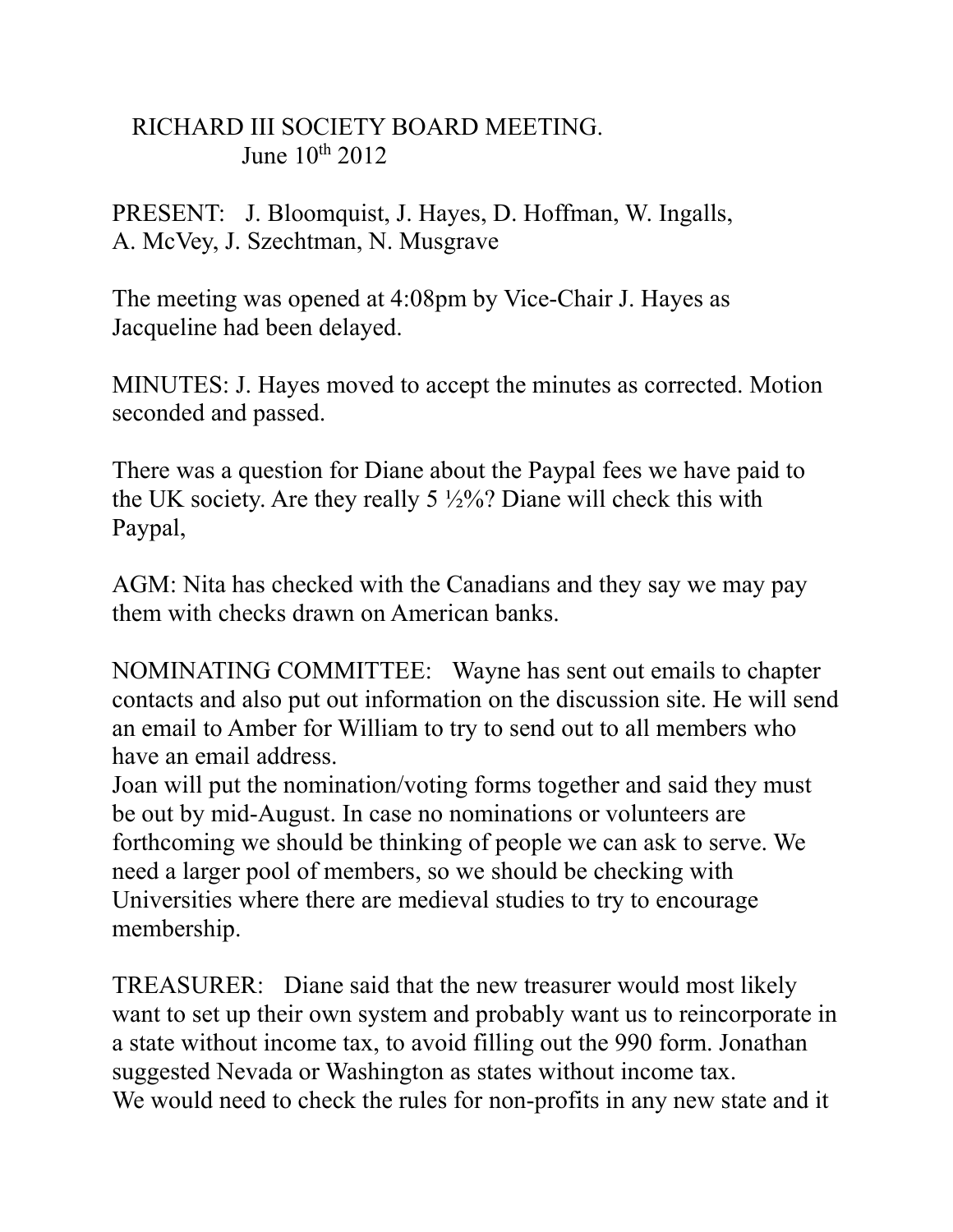should also be a state where we had several members. Most of our members are in the NE.

There was discussion on an audit committee. The treasurer would be ineligible to serve as a member but could be a witness. We could ask for volunteers or the Board could appoint members. Jacqueline said she thought she could ask Peggy Allen for suggestions.

Diane pointed out that we use the same small group of people over and over again.

Jacqueline told us that Judy Pimenthal has given the books to Friends of the Library that she had discussed giving to us. She also told us that she would contact Bonnie Battaglia and ask her if she would consent to be nominated for treasurer.

We wondered if anyone in the NE chapter would consent to run for office. Sally Keil is the Chair, perhaps she would agree to be part of the nominating committee or even run for office herself.

WEBSITE Nothing has been done since the last meeting. William needs to send the information to Diane so she can pay with the society debit card.

DUES It appears that we will need to raise the dues to \$60. As of lst October the gap between expenses and income was about \$2600. We are dependent on gifts to make our budget. Publishing and shipping are most of our costs. Although the Register is as cost effective as possible, the cost for all printing and publishing, both US and UK is about \$20,000 per year.

We are close to \$14,000 for UK publishing and shipping alone. We feel the expenses need to be detailed in the Register.

Jonathan mentioned that several societies he belongs to have switched to electronic publications.

It was asked if this matter could be brought up again at the UK AGM. Joan will try to bring the topic up again on the google discussion group. She also asked if we could put a survey in the Register to see how